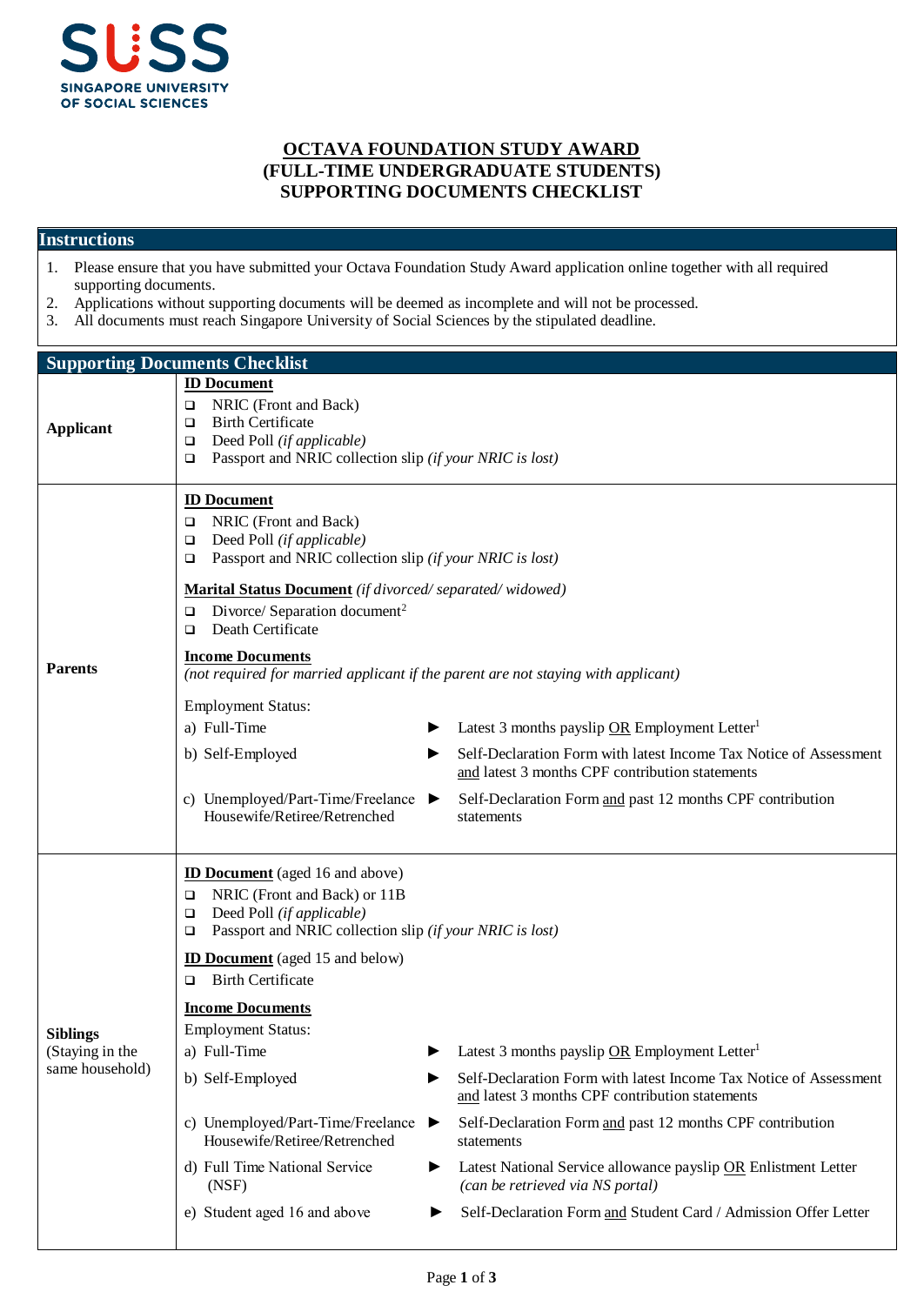| <b>Supporting Documents Checklist</b>                            |                                                                                                                                          |                                                                                                                      |  |  |
|------------------------------------------------------------------|------------------------------------------------------------------------------------------------------------------------------------------|----------------------------------------------------------------------------------------------------------------------|--|--|
|                                                                  | <b>ID Document</b>                                                                                                                       |                                                                                                                      |  |  |
|                                                                  | NRIC (Front and Back)<br>$\Box$                                                                                                          |                                                                                                                      |  |  |
|                                                                  | Deed Poll (if applicable)<br>$\Box$                                                                                                      |                                                                                                                      |  |  |
| Guardians,                                                       | Passport and NRIC collection slip (if your NRIC is lost)<br>$\Box$                                                                       |                                                                                                                      |  |  |
| <b>Grandparents and</b>                                          | <b>Income Documents</b>                                                                                                                  |                                                                                                                      |  |  |
| other relatives, if<br>any<br>(Staying in the same<br>household) | <b>Employment Status:</b>                                                                                                                |                                                                                                                      |  |  |
|                                                                  | a) Full-Time                                                                                                                             | Latest 3 months payslip OR Employment Letter <sup>1</sup>                                                            |  |  |
|                                                                  | b) Self-Employed<br>▶                                                                                                                    | Self-Declaration Form with latest Income Tax Notice of<br>Assessment and latest 3 months CPF contribution statements |  |  |
|                                                                  | c) Unemployed/Part-Time/Freelance $\blacktriangleright$<br>Housewife/Retiree/Retrenched                                                  | Self-Declaration Form and past 12 months CPF contribution<br>statements                                              |  |  |
|                                                                  | <b>ID Document</b>                                                                                                                       |                                                                                                                      |  |  |
|                                                                  | NRIC (Front and Back)<br>$\Box$                                                                                                          |                                                                                                                      |  |  |
|                                                                  | Deed Poll (if applicable)<br>$\Box$                                                                                                      |                                                                                                                      |  |  |
|                                                                  | Passport and NRIC collection slip (if your NRIC is lost)<br>$\Box$                                                                       |                                                                                                                      |  |  |
|                                                                  | Marital Status Document (if married/divorced/separated/widowed)                                                                          |                                                                                                                      |  |  |
|                                                                  | Marriage Certificate<br>$\Box$                                                                                                           |                                                                                                                      |  |  |
|                                                                  | Divorce/ Separation document <sup>2</sup><br>$\Box$                                                                                      |                                                                                                                      |  |  |
|                                                                  | Death Certificate<br>$\Box$                                                                                                              |                                                                                                                      |  |  |
| <b>Spouse</b>                                                    | <b>Income Documents</b><br>(not required for married applicant if spouse is divorced/separated and he/she is not staying with applicant) |                                                                                                                      |  |  |
|                                                                  | <b>Employment Status:</b>                                                                                                                |                                                                                                                      |  |  |
|                                                                  | a) Full-Time                                                                                                                             | Latest 3 months payslip OR Employment Letter <sup>1</sup>                                                            |  |  |
|                                                                  | b) Self-Employed<br>▶                                                                                                                    | Self-Declaration Form with latest Income Tax Notice of<br>Assessment and latest 3 months CPF contribution statements |  |  |
|                                                                  | c) Unemployed/Part-Time/Freelance<br>▶<br>Housewife/Retiree/Retrenched                                                                   | Self-Declaration Form and past 12 months CPF contribution<br>statements                                              |  |  |
|                                                                  | <b>ID Document</b> (aged 16 and above)                                                                                                   |                                                                                                                      |  |  |
|                                                                  | NRIC (Front and Back) or 11B<br>$\Box$                                                                                                   |                                                                                                                      |  |  |
|                                                                  | $\Box$<br>Deed Poll (if applicable)                                                                                                      |                                                                                                                      |  |  |
|                                                                  | Passport and NRIC collection slip (if your NRIC is lost)<br>$\Box$                                                                       |                                                                                                                      |  |  |
|                                                                  | <b>ID Document</b> (aged 15 and below)                                                                                                   |                                                                                                                      |  |  |
|                                                                  | <b>Birth Certificate</b>                                                                                                                 |                                                                                                                      |  |  |
|                                                                  | <b>Income Documents</b>                                                                                                                  |                                                                                                                      |  |  |
|                                                                  | <b>Employment Status:</b>                                                                                                                |                                                                                                                      |  |  |
| <b>Children</b>                                                  | a) Full-Time                                                                                                                             | Latest 3 months payslip OR Employment Letter <sup>1</sup>                                                            |  |  |
|                                                                  | b) Self-Employed<br>▶                                                                                                                    | Self-Declaration Form with latest Income Tax Notice of                                                               |  |  |
|                                                                  |                                                                                                                                          | Assessment and latest 3 months CPF contribution statements                                                           |  |  |
|                                                                  | c) Unemployed/Part-Time/Freelance<br>▶<br>Housewife/Retiree/Retrenched                                                                   | Self-Declaration Form and past 12 months CPF contribution<br>statements                                              |  |  |
|                                                                  | d) Full Time National Service<br>▶<br>(NSF)                                                                                              | Latest National Service allowance payslip OR Enlistment Letter<br>(can be retrieved via NS portal)                   |  |  |
|                                                                  | e) Student aged 16 and above                                                                                                             | Self-Declaration Form and Student Card / Admission Offer Letter                                                      |  |  |
| Notes:                                                           |                                                                                                                                          |                                                                                                                      |  |  |
|                                                                  |                                                                                                                                          |                                                                                                                      |  |  |

1. Payslip/Employment letter must **NOT** be dated more than 3 months from date of application submission. Payslip/Employment letter must bear company's name/logo indicating your full name, NRIC number and gross monthly income and allowance *(if any).*

2. Divorce/Separation document

If unable to produce divorce document, please submit a declaration letter indicating the name and NRIC of parents/spouse and divorce period.